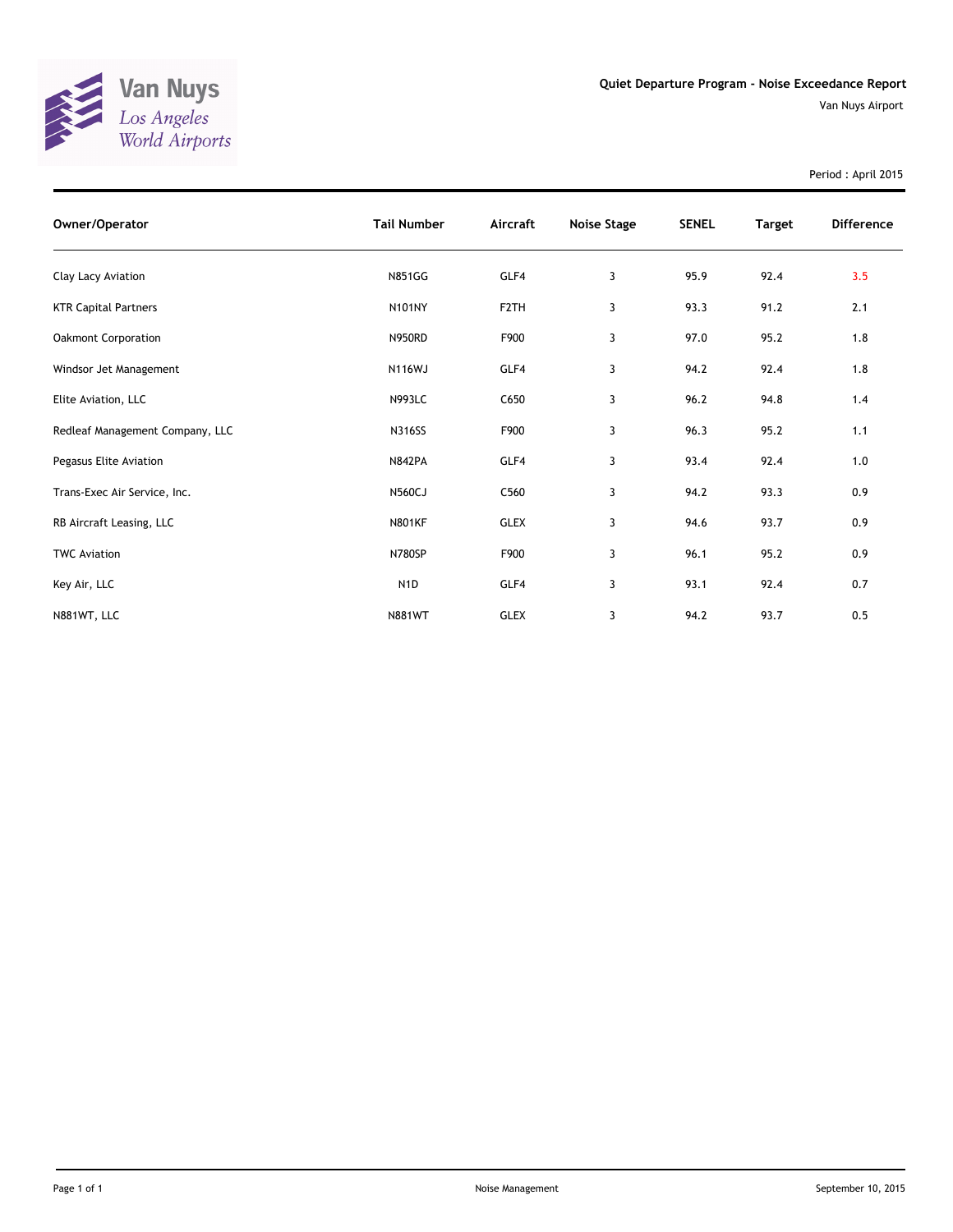

Period : April 2015

| Owner/Operator                           | <b>Departures Exceeding</b><br><b>Target Noise Level</b> | <b>Total Southbound</b><br><b>Jet Departures</b> |
|------------------------------------------|----------------------------------------------------------|--------------------------------------------------|
| Key Air, LLC                             | 1                                                        | -1                                               |
| <b>KTR Capital Partners</b>              |                                                          |                                                  |
| Redleaf Management Company, LLC          |                                                          |                                                  |
| N881WT, LLC                              |                                                          | 2                                                |
| Elite Aviation, LLC                      |                                                          | 3                                                |
| RB Aircraft Leasing, LLC                 |                                                          | 4                                                |
| Windsor Jet Management                   |                                                          | 5                                                |
| Oakmont Corporation                      |                                                          | 8                                                |
| <b>TWC Aviation</b>                      |                                                          | 14                                               |
| Pegasus Elite Aviation                   |                                                          | 17                                               |
| Trans-Exec Air Service, Inc.             | 1                                                        | 28                                               |
| Clay Lacy Aviation                       | $\mathbf{1}$                                             | 128                                              |
| 3Foot Air, LLC                           | 0                                                        | .<br>$\mathbf{1}$                                |
| 700A Hawker, LLC                         | 0                                                        |                                                  |
| 921BE, LLC                               | 0                                                        |                                                  |
| Advantage Flight Service, Inc.           | 0                                                        |                                                  |
| Aerial Environmental Enhancement Service | 0                                                        |                                                  |
| Aero Way, Inc.                           | 0                                                        |                                                  |
| AEROMEXICO                               | 0                                                        |                                                  |
| Aeropremiere, LLC                        | 0                                                        |                                                  |
| AGB Holdings, Inc.                       | 0                                                        |                                                  |
| Air 1, LLC                               | 0                                                        |                                                  |
| Air Finance Corporation                  | 0                                                        |                                                  |
| Air Sansone, LLC                         | 0                                                        |                                                  |
| Allen Systems Group, Inc.                | 0                                                        |                                                  |
| Amber Services, Inc.                     | 0                                                        |                                                  |
| Ambrion Aviation, Ltd.                   | 0                                                        |                                                  |
| American Flight Leasing, LLC             | 0                                                        |                                                  |
| American International Group, Inc.       | 0                                                        |                                                  |
| Amigos Ventures, LLC                     | 0                                                        |                                                  |
| AmSouth Leasing Corporation              | 0                                                        |                                                  |
| AMVAL LLC                                | 0                                                        |                                                  |
| ANTON AIR LLC                            | 0                                                        |                                                  |
| A-OK Jets, Inc.                          | 0                                                        |                                                  |
| Apollo Management, LP                    | 0                                                        |                                                  |
| A-Ron Resources, LLC                     | 0                                                        |                                                  |
| Avalon Capital Group, LLC                | 0                                                        |                                                  |
| Aviation Concepts, Inc.                  | 0                                                        |                                                  |
| AVN AIR LLC                              | 0                                                        |                                                  |
| <b>BACI LLC</b>                          | 0                                                        |                                                  |
| Bindley Aviation, LLC.                   | 0                                                        | 1                                                |

The Van Nuys Airport Fly Friendly - Quiet Departure Program asks that operators of jet aircraft use manufacturer's or NBAA quiet departure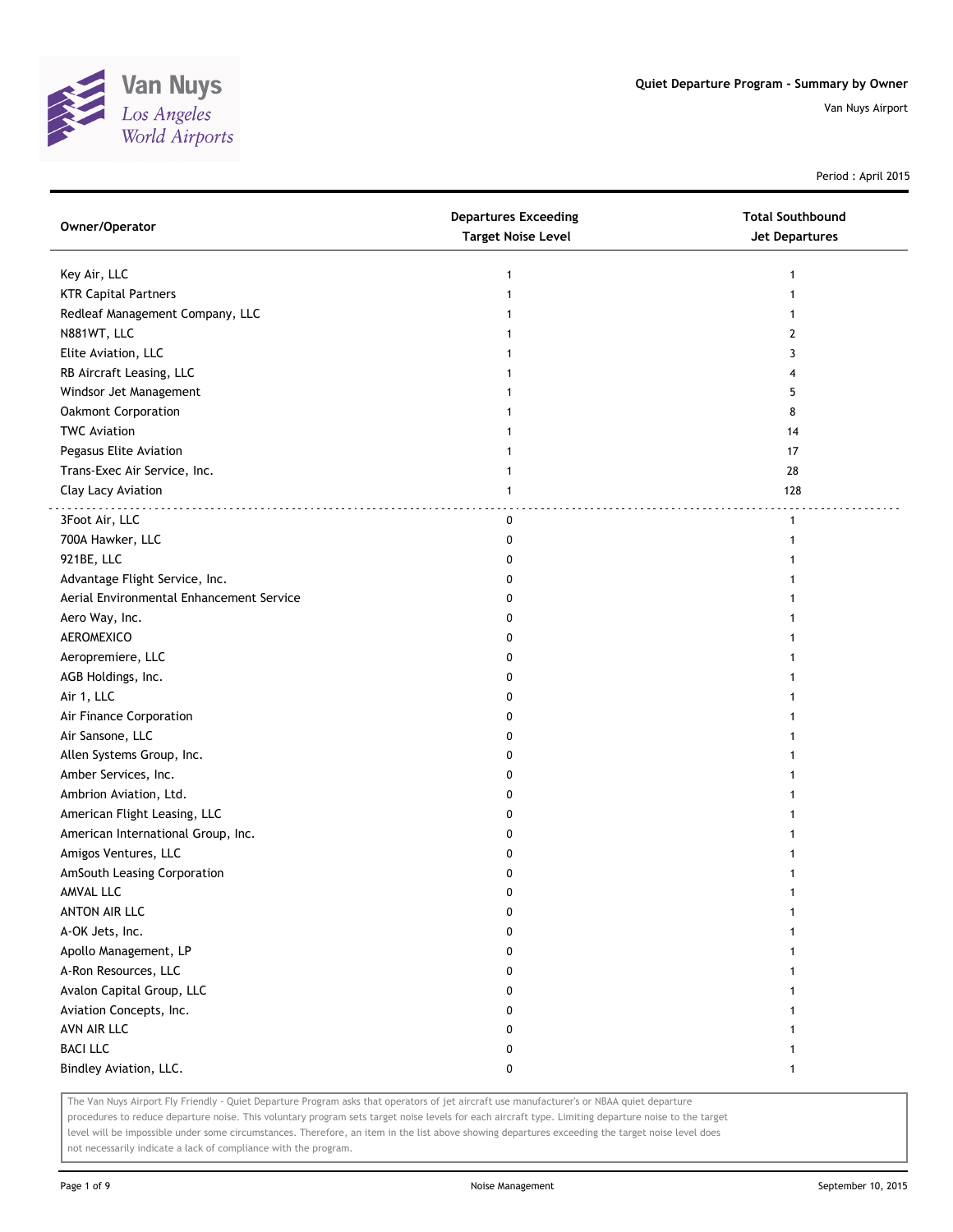

Period : April 2015

| Owner/Operator                         | <b>Departures Exceeding</b><br><b>Target Noise Level</b> | <b>Total Southbound</b><br><b>Jet Departures</b> |
|----------------------------------------|----------------------------------------------------------|--------------------------------------------------|
| <b>BJETS Pte. Ltd</b>                  | 0                                                        | 1                                                |
| Bopper Airways, LLC                    | 0                                                        |                                                  |
| Boulder Aviation Management, LLC       | 0                                                        |                                                  |
| Bravo Bravo Investments, LLC           | 0                                                        |                                                  |
| BSDF, LLC                              | 0                                                        |                                                  |
| <b>Bugshan Construction Company</b>    | 0                                                        | 1                                                |
| <b>BUSINESS COMMAND CENTER LLC</b>     | 0                                                        |                                                  |
| C L Swanson Corporation                | 0                                                        |                                                  |
| <b>C'Air Leasing</b>                   | 0                                                        |                                                  |
| <b>CARLISLE AVIATION LLC</b>           | 0                                                        |                                                  |
| CDT VENTURES GROUP LLC                 | 0                                                        |                                                  |
| <b>Central Management Services</b>     | 0                                                        |                                                  |
| Central Missouri Aviation, Inc         | 0                                                        |                                                  |
| <b>Chevron Aviation Services</b>       | 0                                                        |                                                  |
| Clear Channel Communication, Inc.      | 0                                                        |                                                  |
| <b>COLLEEN CORP</b>                    | 0                                                        |                                                  |
| Columbia Collier Properties LLC        | 0                                                        |                                                  |
| <b>Compass Airlines</b>                | 0                                                        |                                                  |
| Corporate Air LLC                      | 0                                                        |                                                  |
| CTP Aviation, LLC                      | 0                                                        |                                                  |
| Cutter Aviation, Inc.                  | 0                                                        |                                                  |
| DCN, Inc.                              | 0                                                        |                                                  |
| DEGRAW RICHARD R TRUSTEE               | 0                                                        |                                                  |
| DES Aviation, LLC                      | 0                                                        |                                                  |
| Dole Foods Flight Operations, Inc.     | 0                                                        |                                                  |
| Dorato Jets, LLC                       | 0                                                        |                                                  |
| Dr. Lokesh S. Tantuwaya, MD, Inc.      | 0                                                        |                                                  |
| East Coast Jets, Inc.                  | 0                                                        |                                                  |
| Echo Leasing, LLC                      | 0                                                        |                                                  |
| Elliott Aviation Flight Services, Inc. | 0                                                        |                                                  |
| Emerson Electric Company               | 0                                                        |                                                  |
| ExcelAire, LLC                         | 0                                                        |                                                  |
| Excellent Investment, LLC              | 0                                                        |                                                  |
| Fairmont Aviation, LLC                 | 0                                                        |                                                  |
| FBO Professionals Group, Inc.          | 0                                                        |                                                  |
| FJ20 166 LLC                           | 0                                                        |                                                  |
| <b>Flightstar Corporation</b>          | 0                                                        |                                                  |
| Flightworks                            | 0                                                        |                                                  |
| Flying Tian, Inc.                      | 0                                                        |                                                  |
| Forest Air, LLC                        | 0                                                        |                                                  |
| Foxy Air, LLC                          | 0                                                        | 1                                                |
|                                        |                                                          |                                                  |

The Van Nuys Airport Fly Friendly - Quiet Departure Program asks that operators of jet aircraft use manufacturer's or NBAA quiet departure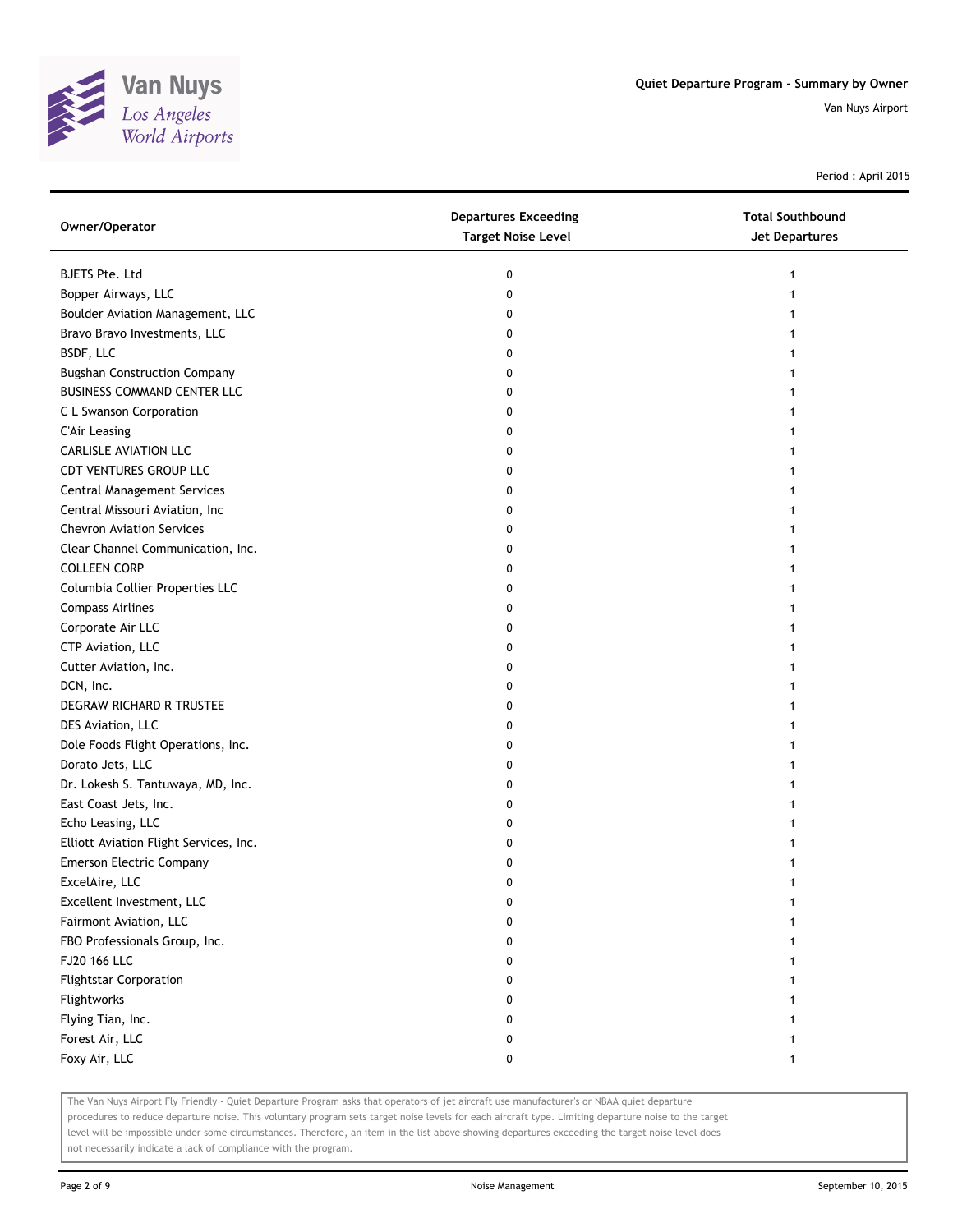

Period : April 2015

| Owner/Operator                       | <b>Departures Exceeding</b><br><b>Target Noise Level</b> | <b>Total Southbound</b><br>Jet Departures |
|--------------------------------------|----------------------------------------------------------|-------------------------------------------|
| FRANCIS KENNETH V                    | 0                                                        | 1                                         |
| Friedkin Aviation, Inc.              | 0                                                        |                                           |
| G XRS Pty Ltd                        | 0                                                        |                                           |
| <b>GAAS LABS LLC</b>                 | 0                                                        |                                           |
| Giostyle                             | 0                                                        |                                           |
| Grancor Aviation Inc.                | 0                                                        | 1                                         |
| Grancor Aviation, Inc.               | 0                                                        |                                           |
| Green Two, Inc.                      | 0                                                        |                                           |
| <b>Grossman Company Properties</b>   | 0                                                        |                                           |
| GS Brothers, Inc.                    | 0                                                        |                                           |
| Guardian Air Service, LP             | 0                                                        |                                           |
| GULFSTREAM AEROSPACE CORP            | 0                                                        |                                           |
| Gulfstream Leasing, LLC              | 0                                                        |                                           |
| <b>HCC Insurance Holdings</b>        | 0                                                        |                                           |
| HGA, LLC                             | 0                                                        |                                           |
| Hidacane Air, LLC                    | 0                                                        |                                           |
| Hobby Lobby Stores, Inc.             | 0                                                        |                                           |
| Hot Mama Transport, LLC              | 0                                                        |                                           |
| Howlin Flying Service, LLC           | 0                                                        |                                           |
| IBC Hospitality, LLC                 | 0                                                        |                                           |
| Jem Investments                      | 0                                                        |                                           |
| Jet 205 TW, LLC                      | 0                                                        |                                           |
| Jet Aviation Flight Services         | 0                                                        |                                           |
| Jet Linx Aviation, LLC               | 0                                                        |                                           |
| JHS Leasing of Tampa, Inc.           | 0                                                        |                                           |
| JPC FALCON 1109 LLC                  | 0                                                        | 1                                         |
| KAISERAIR Inc.                       | 0                                                        |                                           |
| Keystone Foods Corporation           | 0                                                        |                                           |
| KIMBAL LOGISTICS LLC                 | 0                                                        |                                           |
| KIRRA AIRCRAFT LEASING TRUST NO 1    | 0                                                        |                                           |
| Komar Aviation Group                 | 0                                                        |                                           |
| KP Holdings, LLC                     | 0                                                        |                                           |
| <b>KPK Heliport</b>                  | 0                                                        |                                           |
| Lagniappe Aviation, LLC              | 0                                                        |                                           |
| LANDMARK AVIATION AIRCRAFT SALES LLC | 0                                                        |                                           |
| LEAVITT GROUP WINGS LLC              | 0                                                        |                                           |
| Liberty Specialty Enterprises, Inc.  | 0                                                        |                                           |
| M.M. Coal Company, Inc.              | 0                                                        |                                           |
| Mary Rose Aviation, Inc.             | 0                                                        |                                           |
| <b>MC Aviation Corporation</b>       | 0                                                        |                                           |
| MCCKC LLC                            | 0                                                        | $\mathbf{1}$                              |

The Van Nuys Airport Fly Friendly - Quiet Departure Program asks that operators of jet aircraft use manufacturer's or NBAA quiet departure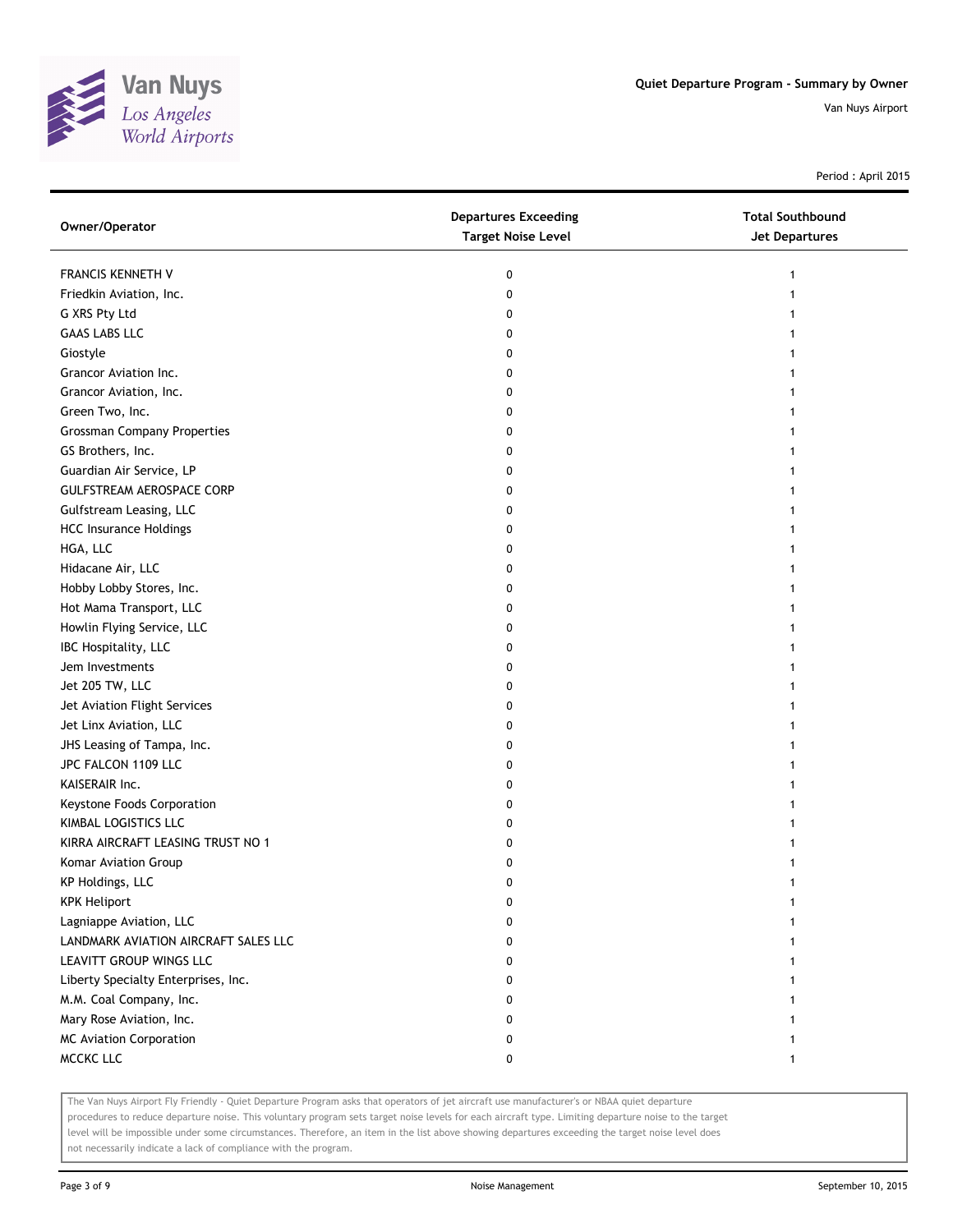

Period : April 2015

| Owner/Operator                              | <b>Departures Exceeding</b><br><b>Target Noise Level</b> | <b>Total Southbound</b><br><b>Jet Departures</b> |
|---------------------------------------------|----------------------------------------------------------|--------------------------------------------------|
| Merle Norman Cosmetics, Inc.                | 0                                                        |                                                  |
| Midland Financial Company Flight Department | 0                                                        |                                                  |
| Midlantic Jet Charters, Inc.                | 0                                                        |                                                  |
| Mill Creek Aviation, LLC                    | 0                                                        |                                                  |
| Mountain Aviation, Inc.                     | 0                                                        |                                                  |
| Mozart Investments, Inc.                    | 0                                                        |                                                  |
| Mueller Industries, Inc.                    | 0                                                        |                                                  |
| N567CL LLC                                  | 0                                                        |                                                  |
| N605WG, LLC                                 | 0                                                        |                                                  |
| NantWorks, LLC                              | 0                                                        |                                                  |
| Nevada Challenger, LLC                      | 0                                                        |                                                  |
| Next Week, LLC                              | 0                                                        |                                                  |
| NIE Planes, LLC                             | 0                                                        |                                                  |
| NOLAN CAPITAL INC                           | 0                                                        |                                                  |
| NORD AVIATION LLC                           | 0                                                        |                                                  |
| OAKLR, LLC                                  | 0                                                        |                                                  |
| Omicron Transportation, Inc.                | 0                                                        |                                                  |
| Onward & Upward, LLC                        | 0                                                        |                                                  |
| Overland West Investments, LLC              | 0                                                        |                                                  |
| Penske Jet, Inc.                            | 0                                                        |                                                  |
| Peregrine Point LLC                         | 0                                                        |                                                  |
| PLATINUM DUNES PRODUCTIONS                  | 0                                                        |                                                  |
| Premier Jets, Inc.                          | 0                                                        |                                                  |
| Priester Aviation, LLC                      | 0                                                        |                                                  |
| RALPH LAUREN AVIATION LLC                   | 0                                                        |                                                  |
| RANCHO PACIFIC HOLDINGS LLC                 | 0                                                        |                                                  |
| Red Wing Aeroplane Co., LLC                 | 0                                                        |                                                  |
| Roma 550, LLC                               | 0                                                        |                                                  |
| RUFFIN DEVELOPMENT ACQUISITIONS LLC         | 0                                                        |                                                  |
| RWP Associates, Inc.                        | 0                                                        |                                                  |
| Santa Barbara Aviation                      | 0                                                        |                                                  |
| Seagate Air, LLC                            | 0                                                        |                                                  |
| Short Hills Aviation                        | 0                                                        |                                                  |
| Skybird Aviation, Inc.                      | 0                                                        |                                                  |
| SMRK, LLC                                   | 0                                                        |                                                  |
| Southwest Aviation, LLC                     | 0                                                        |                                                  |
| SP Aviation, Inc.                           | 0                                                        |                                                  |
| Space Shuttle Aircraft Leasing Co.          | 0                                                        |                                                  |
| SpiritJets                                  | 0                                                        |                                                  |
| Starbase Aviation                           | 0                                                        |                                                  |
| Starwood Management, LLC                    | 0                                                        | 1                                                |

The Van Nuys Airport Fly Friendly - Quiet Departure Program asks that operators of jet aircraft use manufacturer's or NBAA quiet departure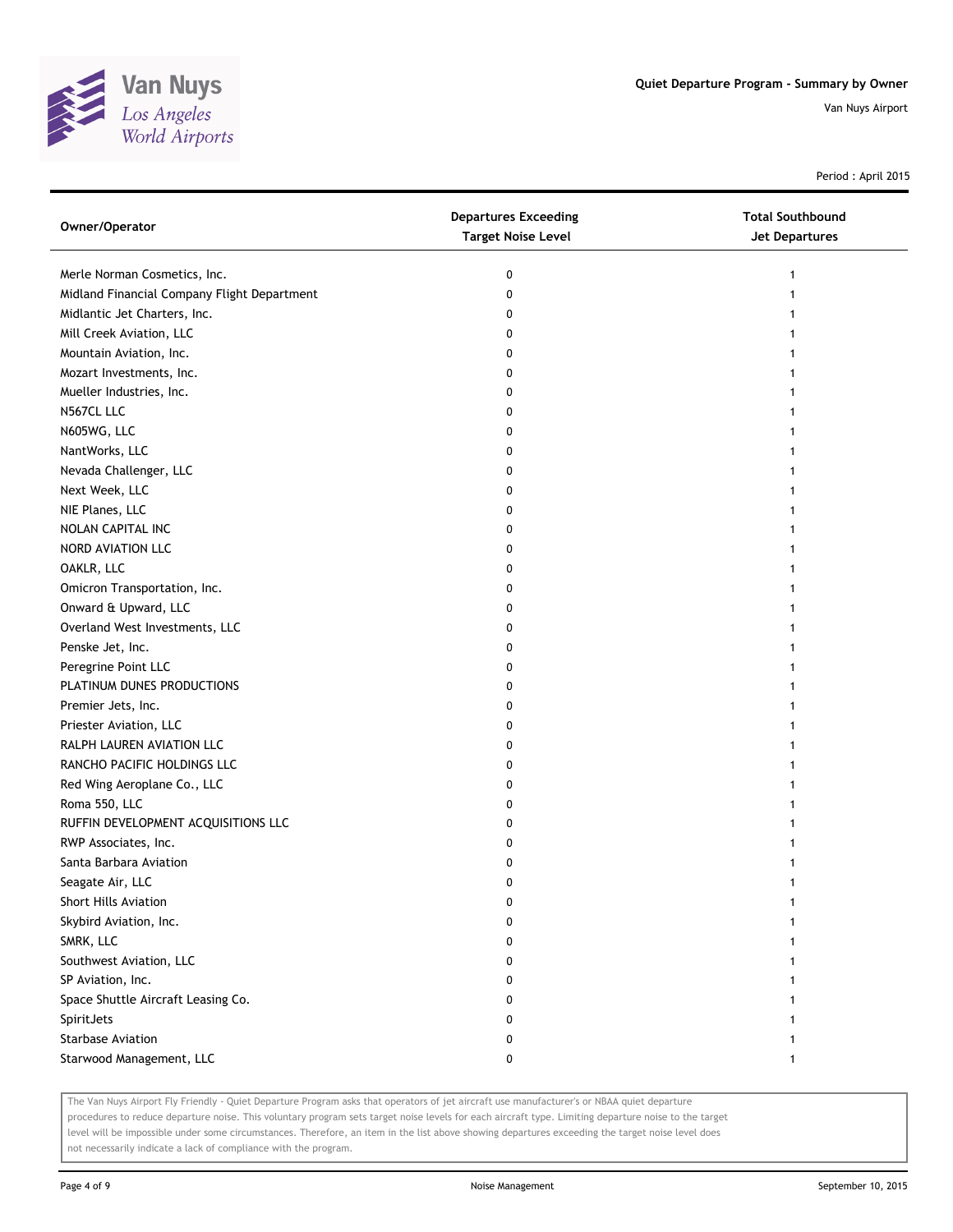

Period : April 2015

| Owner/Operator                          | <b>Departures Exceeding</b><br><b>Target Noise Level</b> | <b>Total Southbound</b><br>Jet Departures |
|-----------------------------------------|----------------------------------------------------------|-------------------------------------------|
| Stream Enterprises, LLC                 | 0                                                        | 1                                         |
| Swiflite Aircraft Corporation           | 0                                                        |                                           |
| Talon Air, Inc.                         | 0                                                        |                                           |
| <b>TEXTRON FINANCIAL CORP</b>           | 0                                                        |                                           |
| The Sunrider Corporation                | 0                                                        |                                           |
| TIME MACHINE HOLDINGS LLC               | 0                                                        |                                           |
| Trey Aviation, LLC                      | 0                                                        |                                           |
| TRI AVIATION INC                        | 0                                                        |                                           |
| Trident Aviation Services, LLC          | 0                                                        |                                           |
| Trijet Aviation Management, LLC         | 0                                                        |                                           |
| Truman Arnold Companies                 | 0                                                        |                                           |
| <b>United Airlines</b>                  | 0                                                        |                                           |
| Universal Funding Corporation           | 0                                                        |                                           |
| UP MANAGEMENT LLC                       | 0                                                        |                                           |
| V.T. Aviation, LLC                      | 0                                                        |                                           |
| VCS Air, LLC                            | 0                                                        |                                           |
| Vulcan Aircraft Inc                     | 0                                                        |                                           |
| Waddell & Reed, Inc.                    | 0                                                        |                                           |
| West Creek Aviation, LLC                | 0                                                        |                                           |
| WESTGATE AVIATION GIV LLC               | 0                                                        |                                           |
| Whiteco Transportation, LLC             | 0                                                        |                                           |
| Wichita Air Services Leasing, LLC       | 0                                                        |                                           |
| Wonderful Citrus Aviation               | 0                                                        |                                           |
| Woody in the Sky with Diamonds, LLC     | 0                                                        |                                           |
| Aero Air, LLC                           | 0                                                        | 2                                         |
| Air Alliance, LLC                       | 0                                                        | 2                                         |
| Airborne, Inc. DBA FirstFlight          | 0                                                        | 2                                         |
| AIRCRAFT TRUST & FINANCING CORP TRUSTEE | 0                                                        | 2                                         |
| Allstate Insurance Company              | 0                                                        | 2                                         |
| ATI Jet, Inc.                           | 0                                                        | 2                                         |
| Axis Jet                                | 0                                                        | $\overline{2}$                            |
| <b>BANK OF UTAH TRUSTEE</b>             | 0                                                        | $\overline{2}$                            |
| Banu, LLC                               | 0                                                        | 2                                         |
| Beacon Capital Partners, LLC            | 0                                                        | 2                                         |
| <b>Business Jet Access</b>              | 0                                                        | 2                                         |
| <b>CESSNA FINANCE EXPORT CORP</b>       | 0                                                        | 2                                         |
| Citationair                             | 0                                                        | 2                                         |
| CMC Aviaiton Holdings, LLC              | 0                                                        | 2                                         |
| COCA-COLA CO                            | 0                                                        | 2                                         |
| Elite Air, Inc.                         | 0                                                        | $\mathbf{2}$                              |
| Execucorp                               | 0                                                        | $\overline{2}$                            |

The Van Nuys Airport Fly Friendly - Quiet Departure Program asks that operators of jet aircraft use manufacturer's or NBAA quiet departure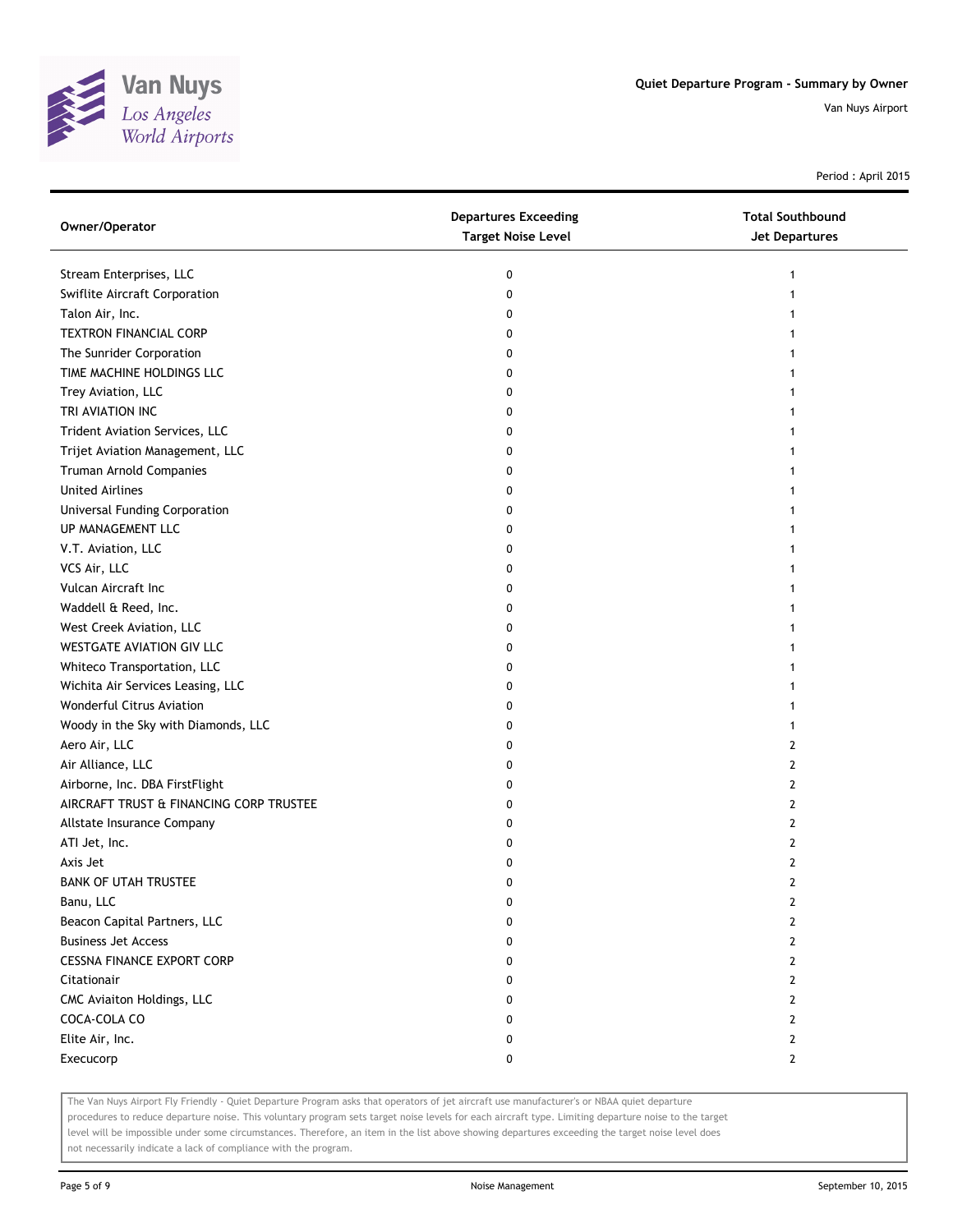

Period : April 2015

| Owner/Operator                           | <b>Departures Exceeding</b><br><b>Target Noise Level</b> | <b>Total Southbound</b><br>Jet Departures |
|------------------------------------------|----------------------------------------------------------|-------------------------------------------|
| FL Aviation Corp.                        | 0                                                        | 2                                         |
| Flynt Aviation, LLC                      | 0                                                        | 2                                         |
| Four Country, LLC                        | 0                                                        | 2                                         |
| <b>Global Exec Aviation</b>              | 0                                                        | 2                                         |
| Guthy-Renker Aviation, LLC               | 0                                                        | 2                                         |
| IAC/InterActive Corporation              | 0                                                        | 2                                         |
| Institutional Venture Partners           | 0                                                        | 2                                         |
| Int'l Union of Operating Engineers       | 0                                                        | 2                                         |
| Jet Aviation Business Jets, Inc.         | 0                                                        | $\overline{2}$                            |
| Jordan Aviation, LLC                     | 0                                                        | $\overline{2}$                            |
| L & L Leasing V, LLC                     | 0                                                        | $\overline{2}$                            |
| La Costa Village, Inc.                   | 0                                                        | $\overline{2}$                            |
| <b>Landmark Aviation</b>                 | 0                                                        | 2                                         |
| Las Vegas Jet, LLC                       | 0                                                        | $\overline{2}$                            |
| LJ60-266, LLC                            | 0                                                        | 2                                         |
| M & B HOLDINGS OF DELAWARE LLC           | 0                                                        | 2                                         |
| Mach One Air Charters, Inc.              | 0                                                        | 2                                         |
| MCS Leasing, Inc.                        | 0                                                        | 2                                         |
| Mike Post Productions, Inc.              | 0                                                        | $\overline{2}$                            |
| Moelis & Company Manager, LLC            | 0                                                        | 2                                         |
| N36MU, LLC                               | 0                                                        | 2                                         |
| Niznick Enterprises, Inc.                | 0                                                        | 2                                         |
| PMC Global, Inc.                         | 0                                                        | 2                                         |
| R.O.P. Aviation, Inc.                    | 0                                                        | $\overline{2}$                            |
| Recreation World, Inc.                   | 0                                                        | 2                                         |
| Riley Air, LLC                           | 0                                                        | 2                                         |
| Santa Barbara Aircraft Management        | 0                                                        | 2                                         |
| Scott, D. Gregory                        | 0                                                        | $\overline{2}$                            |
| SG Acquisitions, LLC                     | 0                                                        | $\overline{2}$                            |
| Shear Water Aviation                     | 0                                                        | 2                                         |
| Sky River Consulting, LLC                | 0                                                        | 2                                         |
| Skybird Aviation                         | 0                                                        | 2                                         |
| <b>STA Jets</b>                          | 0                                                        | 2                                         |
| Starlight Aviation, Inc.                 | 0                                                        | 2                                         |
| Superior Transportation Associates, Inc. | 0                                                        | 2                                         |
| Sweet Jet, LLC                           | 0                                                        | 2                                         |
| The DIRECTV Group, Inc.                  | 0                                                        | 2                                         |
| The Heavener Company Leasing, LLC        | 0                                                        | 2                                         |
| Threshold Technologies, Inc.             | 0                                                        | $\overline{2}$                            |
| TP Aviation, LLC                         | 0                                                        | 2                                         |
| Tull Family Trust C/O Mickey Segal       | 0                                                        | $\mathbf{2}$                              |

The Van Nuys Airport Fly Friendly - Quiet Departure Program asks that operators of jet aircraft use manufacturer's or NBAA quiet departure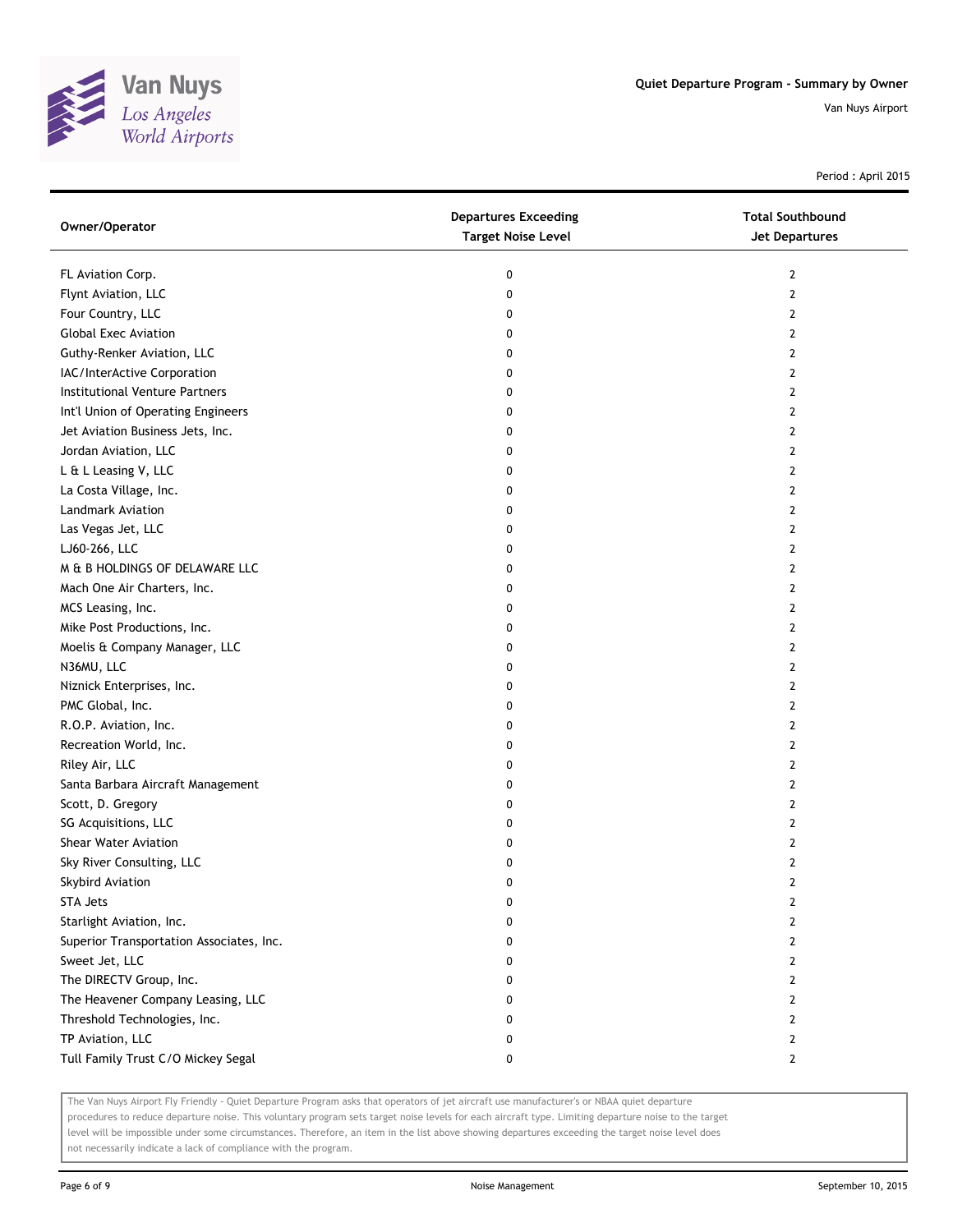

Period : April 2015

| Westfield Aviation, Inc. Pty. Ltd.<br>0<br>2<br>WILMINGTON TRUST CO OWNER TRUSTEE<br>$\overline{2}$<br>0<br><b>Wolfe Air Aviation</b><br>2<br>0<br>5664, LLC<br>0<br>3<br>AG Logistic Services, LLC<br>0<br>3<br>AG Spanos Jet Center, Inc.<br>0<br>3<br>Air Lease Corporation<br>0<br>3<br>Air Rutter International DBA JetFlite International<br>0<br>3<br>Aircraft Guaranty Corporation<br>0<br>3<br>Allen Lund Company, Inc.<br>0<br>3<br>ALTEN CONSULTING LLC<br>0<br>3<br>Altpoint Capital Partners LLC<br>0<br>3<br>Ambrose Corporation<br>3<br>0<br><b>Aviation Services Elite</b><br>3<br>0<br>Bemidji Aviation<br>3<br>0<br>Blue Sky 45, LLC<br>0<br>3<br>Colony Capital, LLC<br>0<br>3<br>Corporate Flight International<br>0<br>3<br>FJ900, Inc.<br>0<br>3<br>Flexjets<br>0<br>3<br>Golden State Air Charter, LLC<br>0<br>3<br>Golden State Jet, LLC<br>0<br>3<br><b>Gulfstream Aerospace Corporation</b><br>3<br>0<br>Jet Aviation/Van Nuys<br>0<br>3<br>Journey Aviation, LLC<br>3<br>0<br>K/S Aviation, LLC<br>0<br>3<br>Kimberly Clark de Mexico, SA de CV<br>0<br>3<br>Kingston Aviation, LLC<br>0<br>3<br>Loretto Aviation, LLC<br>0<br>3<br>Memley Aviation<br>0<br>3<br><b>MGM Resorts International</b><br>0<br>3<br>Morningstar Partners, Ltd., DBA Auroa Jet Partners<br>0<br>3<br>Newsflight, Inc.<br>0<br>3<br><b>Paramount Citrus Aviation</b><br>0<br>3<br>Pilgrim Enterprises C/O Castle & Cook<br>0<br>3<br>Raspberry Consulting, LLC<br>0<br>3<br>Red.com<br>0<br>3<br>Sands Aviation, LLC<br>0<br>3<br>Swift Aviation Management, Inc.<br>0<br>3<br>The Employers Benefit Group, LLC<br>0<br>3<br>West Ridge Air II, LLC<br>0<br>3 | Owner/Operator | <b>Departures Exceeding</b><br><b>Target Noise Level</b> | <b>Total Southbound</b><br><b>Jet Departures</b> |
|-------------------------------------------------------------------------------------------------------------------------------------------------------------------------------------------------------------------------------------------------------------------------------------------------------------------------------------------------------------------------------------------------------------------------------------------------------------------------------------------------------------------------------------------------------------------------------------------------------------------------------------------------------------------------------------------------------------------------------------------------------------------------------------------------------------------------------------------------------------------------------------------------------------------------------------------------------------------------------------------------------------------------------------------------------------------------------------------------------------------------------------------------------------------------------------------------------------------------------------------------------------------------------------------------------------------------------------------------------------------------------------------------------------------------------------------------------------------------------------------------------------------------------------------------------------------------------------------------------------------------------------------------------------------|----------------|----------------------------------------------------------|--------------------------------------------------|
|                                                                                                                                                                                                                                                                                                                                                                                                                                                                                                                                                                                                                                                                                                                                                                                                                                                                                                                                                                                                                                                                                                                                                                                                                                                                                                                                                                                                                                                                                                                                                                                                                                                                   |                |                                                          |                                                  |
|                                                                                                                                                                                                                                                                                                                                                                                                                                                                                                                                                                                                                                                                                                                                                                                                                                                                                                                                                                                                                                                                                                                                                                                                                                                                                                                                                                                                                                                                                                                                                                                                                                                                   |                |                                                          |                                                  |
|                                                                                                                                                                                                                                                                                                                                                                                                                                                                                                                                                                                                                                                                                                                                                                                                                                                                                                                                                                                                                                                                                                                                                                                                                                                                                                                                                                                                                                                                                                                                                                                                                                                                   |                |                                                          |                                                  |
|                                                                                                                                                                                                                                                                                                                                                                                                                                                                                                                                                                                                                                                                                                                                                                                                                                                                                                                                                                                                                                                                                                                                                                                                                                                                                                                                                                                                                                                                                                                                                                                                                                                                   |                |                                                          |                                                  |
|                                                                                                                                                                                                                                                                                                                                                                                                                                                                                                                                                                                                                                                                                                                                                                                                                                                                                                                                                                                                                                                                                                                                                                                                                                                                                                                                                                                                                                                                                                                                                                                                                                                                   |                |                                                          |                                                  |
|                                                                                                                                                                                                                                                                                                                                                                                                                                                                                                                                                                                                                                                                                                                                                                                                                                                                                                                                                                                                                                                                                                                                                                                                                                                                                                                                                                                                                                                                                                                                                                                                                                                                   |                |                                                          |                                                  |
|                                                                                                                                                                                                                                                                                                                                                                                                                                                                                                                                                                                                                                                                                                                                                                                                                                                                                                                                                                                                                                                                                                                                                                                                                                                                                                                                                                                                                                                                                                                                                                                                                                                                   |                |                                                          |                                                  |
|                                                                                                                                                                                                                                                                                                                                                                                                                                                                                                                                                                                                                                                                                                                                                                                                                                                                                                                                                                                                                                                                                                                                                                                                                                                                                                                                                                                                                                                                                                                                                                                                                                                                   |                |                                                          |                                                  |
|                                                                                                                                                                                                                                                                                                                                                                                                                                                                                                                                                                                                                                                                                                                                                                                                                                                                                                                                                                                                                                                                                                                                                                                                                                                                                                                                                                                                                                                                                                                                                                                                                                                                   |                |                                                          |                                                  |
|                                                                                                                                                                                                                                                                                                                                                                                                                                                                                                                                                                                                                                                                                                                                                                                                                                                                                                                                                                                                                                                                                                                                                                                                                                                                                                                                                                                                                                                                                                                                                                                                                                                                   |                |                                                          |                                                  |
|                                                                                                                                                                                                                                                                                                                                                                                                                                                                                                                                                                                                                                                                                                                                                                                                                                                                                                                                                                                                                                                                                                                                                                                                                                                                                                                                                                                                                                                                                                                                                                                                                                                                   |                |                                                          |                                                  |
|                                                                                                                                                                                                                                                                                                                                                                                                                                                                                                                                                                                                                                                                                                                                                                                                                                                                                                                                                                                                                                                                                                                                                                                                                                                                                                                                                                                                                                                                                                                                                                                                                                                                   |                |                                                          |                                                  |
|                                                                                                                                                                                                                                                                                                                                                                                                                                                                                                                                                                                                                                                                                                                                                                                                                                                                                                                                                                                                                                                                                                                                                                                                                                                                                                                                                                                                                                                                                                                                                                                                                                                                   |                |                                                          |                                                  |
|                                                                                                                                                                                                                                                                                                                                                                                                                                                                                                                                                                                                                                                                                                                                                                                                                                                                                                                                                                                                                                                                                                                                                                                                                                                                                                                                                                                                                                                                                                                                                                                                                                                                   |                |                                                          |                                                  |
|                                                                                                                                                                                                                                                                                                                                                                                                                                                                                                                                                                                                                                                                                                                                                                                                                                                                                                                                                                                                                                                                                                                                                                                                                                                                                                                                                                                                                                                                                                                                                                                                                                                                   |                |                                                          |                                                  |
|                                                                                                                                                                                                                                                                                                                                                                                                                                                                                                                                                                                                                                                                                                                                                                                                                                                                                                                                                                                                                                                                                                                                                                                                                                                                                                                                                                                                                                                                                                                                                                                                                                                                   |                |                                                          |                                                  |
|                                                                                                                                                                                                                                                                                                                                                                                                                                                                                                                                                                                                                                                                                                                                                                                                                                                                                                                                                                                                                                                                                                                                                                                                                                                                                                                                                                                                                                                                                                                                                                                                                                                                   |                |                                                          |                                                  |
|                                                                                                                                                                                                                                                                                                                                                                                                                                                                                                                                                                                                                                                                                                                                                                                                                                                                                                                                                                                                                                                                                                                                                                                                                                                                                                                                                                                                                                                                                                                                                                                                                                                                   |                |                                                          |                                                  |
|                                                                                                                                                                                                                                                                                                                                                                                                                                                                                                                                                                                                                                                                                                                                                                                                                                                                                                                                                                                                                                                                                                                                                                                                                                                                                                                                                                                                                                                                                                                                                                                                                                                                   |                |                                                          |                                                  |
|                                                                                                                                                                                                                                                                                                                                                                                                                                                                                                                                                                                                                                                                                                                                                                                                                                                                                                                                                                                                                                                                                                                                                                                                                                                                                                                                                                                                                                                                                                                                                                                                                                                                   |                |                                                          |                                                  |
|                                                                                                                                                                                                                                                                                                                                                                                                                                                                                                                                                                                                                                                                                                                                                                                                                                                                                                                                                                                                                                                                                                                                                                                                                                                                                                                                                                                                                                                                                                                                                                                                                                                                   |                |                                                          |                                                  |
|                                                                                                                                                                                                                                                                                                                                                                                                                                                                                                                                                                                                                                                                                                                                                                                                                                                                                                                                                                                                                                                                                                                                                                                                                                                                                                                                                                                                                                                                                                                                                                                                                                                                   |                |                                                          |                                                  |
|                                                                                                                                                                                                                                                                                                                                                                                                                                                                                                                                                                                                                                                                                                                                                                                                                                                                                                                                                                                                                                                                                                                                                                                                                                                                                                                                                                                                                                                                                                                                                                                                                                                                   |                |                                                          |                                                  |
|                                                                                                                                                                                                                                                                                                                                                                                                                                                                                                                                                                                                                                                                                                                                                                                                                                                                                                                                                                                                                                                                                                                                                                                                                                                                                                                                                                                                                                                                                                                                                                                                                                                                   |                |                                                          |                                                  |
|                                                                                                                                                                                                                                                                                                                                                                                                                                                                                                                                                                                                                                                                                                                                                                                                                                                                                                                                                                                                                                                                                                                                                                                                                                                                                                                                                                                                                                                                                                                                                                                                                                                                   |                |                                                          |                                                  |
|                                                                                                                                                                                                                                                                                                                                                                                                                                                                                                                                                                                                                                                                                                                                                                                                                                                                                                                                                                                                                                                                                                                                                                                                                                                                                                                                                                                                                                                                                                                                                                                                                                                                   |                |                                                          |                                                  |
|                                                                                                                                                                                                                                                                                                                                                                                                                                                                                                                                                                                                                                                                                                                                                                                                                                                                                                                                                                                                                                                                                                                                                                                                                                                                                                                                                                                                                                                                                                                                                                                                                                                                   |                |                                                          |                                                  |
|                                                                                                                                                                                                                                                                                                                                                                                                                                                                                                                                                                                                                                                                                                                                                                                                                                                                                                                                                                                                                                                                                                                                                                                                                                                                                                                                                                                                                                                                                                                                                                                                                                                                   |                |                                                          |                                                  |
|                                                                                                                                                                                                                                                                                                                                                                                                                                                                                                                                                                                                                                                                                                                                                                                                                                                                                                                                                                                                                                                                                                                                                                                                                                                                                                                                                                                                                                                                                                                                                                                                                                                                   |                |                                                          |                                                  |
|                                                                                                                                                                                                                                                                                                                                                                                                                                                                                                                                                                                                                                                                                                                                                                                                                                                                                                                                                                                                                                                                                                                                                                                                                                                                                                                                                                                                                                                                                                                                                                                                                                                                   |                |                                                          |                                                  |
|                                                                                                                                                                                                                                                                                                                                                                                                                                                                                                                                                                                                                                                                                                                                                                                                                                                                                                                                                                                                                                                                                                                                                                                                                                                                                                                                                                                                                                                                                                                                                                                                                                                                   |                |                                                          |                                                  |
|                                                                                                                                                                                                                                                                                                                                                                                                                                                                                                                                                                                                                                                                                                                                                                                                                                                                                                                                                                                                                                                                                                                                                                                                                                                                                                                                                                                                                                                                                                                                                                                                                                                                   |                |                                                          |                                                  |
|                                                                                                                                                                                                                                                                                                                                                                                                                                                                                                                                                                                                                                                                                                                                                                                                                                                                                                                                                                                                                                                                                                                                                                                                                                                                                                                                                                                                                                                                                                                                                                                                                                                                   |                |                                                          |                                                  |
|                                                                                                                                                                                                                                                                                                                                                                                                                                                                                                                                                                                                                                                                                                                                                                                                                                                                                                                                                                                                                                                                                                                                                                                                                                                                                                                                                                                                                                                                                                                                                                                                                                                                   |                |                                                          |                                                  |
|                                                                                                                                                                                                                                                                                                                                                                                                                                                                                                                                                                                                                                                                                                                                                                                                                                                                                                                                                                                                                                                                                                                                                                                                                                                                                                                                                                                                                                                                                                                                                                                                                                                                   |                |                                                          |                                                  |
|                                                                                                                                                                                                                                                                                                                                                                                                                                                                                                                                                                                                                                                                                                                                                                                                                                                                                                                                                                                                                                                                                                                                                                                                                                                                                                                                                                                                                                                                                                                                                                                                                                                                   |                |                                                          |                                                  |
|                                                                                                                                                                                                                                                                                                                                                                                                                                                                                                                                                                                                                                                                                                                                                                                                                                                                                                                                                                                                                                                                                                                                                                                                                                                                                                                                                                                                                                                                                                                                                                                                                                                                   |                |                                                          |                                                  |
|                                                                                                                                                                                                                                                                                                                                                                                                                                                                                                                                                                                                                                                                                                                                                                                                                                                                                                                                                                                                                                                                                                                                                                                                                                                                                                                                                                                                                                                                                                                                                                                                                                                                   |                |                                                          |                                                  |
|                                                                                                                                                                                                                                                                                                                                                                                                                                                                                                                                                                                                                                                                                                                                                                                                                                                                                                                                                                                                                                                                                                                                                                                                                                                                                                                                                                                                                                                                                                                                                                                                                                                                   |                |                                                          |                                                  |
|                                                                                                                                                                                                                                                                                                                                                                                                                                                                                                                                                                                                                                                                                                                                                                                                                                                                                                                                                                                                                                                                                                                                                                                                                                                                                                                                                                                                                                                                                                                                                                                                                                                                   |                |                                                          |                                                  |
|                                                                                                                                                                                                                                                                                                                                                                                                                                                                                                                                                                                                                                                                                                                                                                                                                                                                                                                                                                                                                                                                                                                                                                                                                                                                                                                                                                                                                                                                                                                                                                                                                                                                   |                |                                                          |                                                  |

The Van Nuys Airport Fly Friendly - Quiet Departure Program asks that operators of jet aircraft use manufacturer's or NBAA quiet departure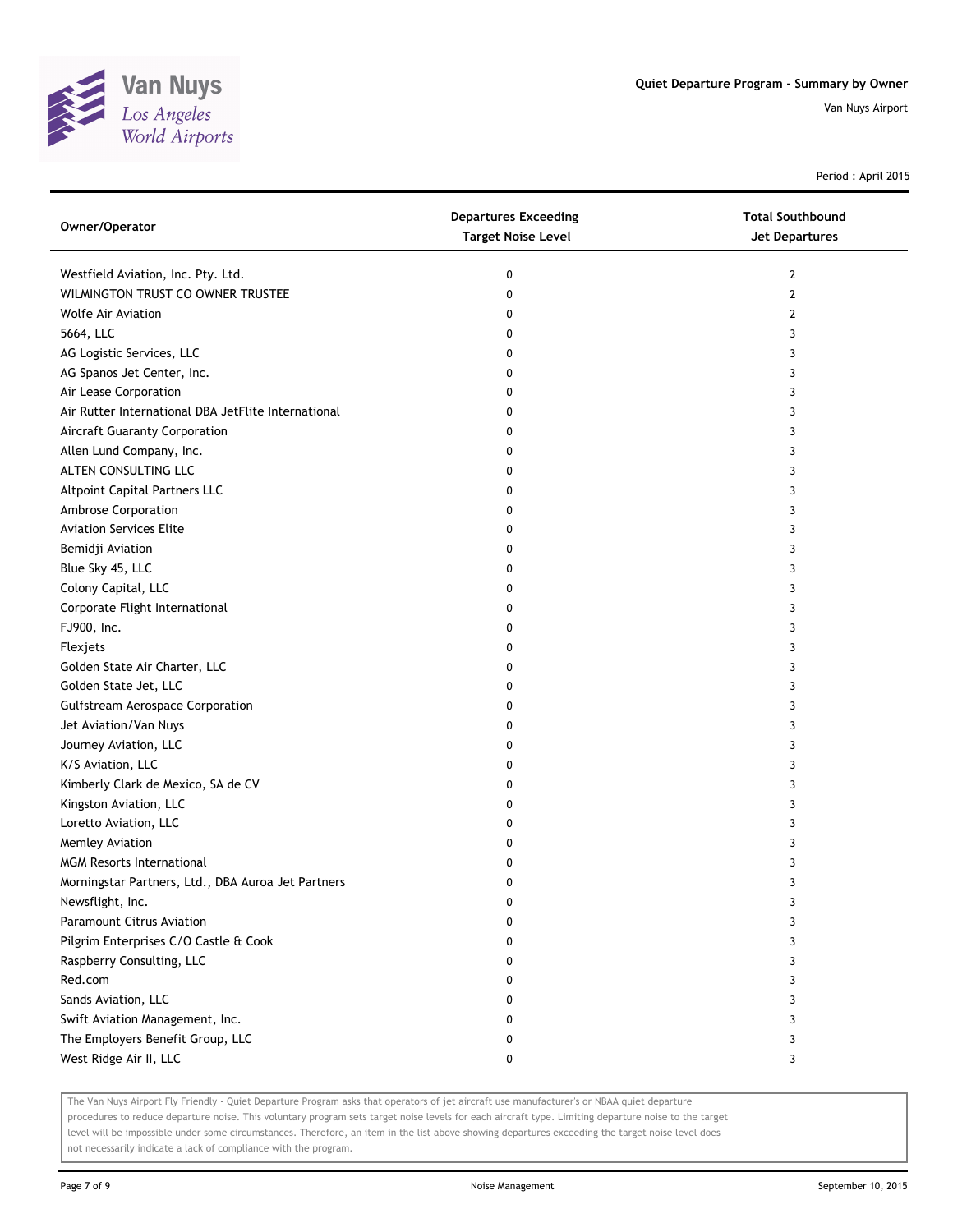

Period : April 2015

| Owner/Operator                           | <b>Departures Exceeding</b><br><b>Target Noise Level</b> | <b>Total Southbound</b><br><b>Jet Departures</b> |
|------------------------------------------|----------------------------------------------------------|--------------------------------------------------|
| <b>Wilshire Associates</b>               | 0                                                        | 3                                                |
| WIV Air, LLC                             | 0                                                        | 3                                                |
| Acabel, LLC                              | 0                                                        | 4                                                |
| Caesars Entertainment Operating Co., Inc | 0                                                        | 4                                                |
| Cessna Aircraft Company                  | 0                                                        | 4                                                |
| Cinco Air Charter, LLC                   | 0                                                        | 4                                                |
| <b>CM Holdings</b>                       | 0                                                        | 4                                                |
| Delta Private Jets                       | 0                                                        | 4                                                |
| Flexnet(Jet Soultions)                   | 0                                                        | 4                                                |
| <b>Gama Aviation</b>                     | 0                                                        | 4                                                |
| General Electric Capital Corporation     | 0                                                        | 4                                                |
| Hill Air Company, Ltd                    | 0                                                        | 4                                                |
| Hollister Aviation, LLC                  | 0                                                        | 4                                                |
| Jet Set Aircraft, Inc.                   | 0                                                        | 4                                                |
| Mendota Aircraft Management, LLC         | 0                                                        | 4                                                |
| Panda Restaurant Group, Inc.             | 0                                                        | 4                                                |
| Solairus Aviation                        | 0                                                        | 4                                                |
| Two Bear Management, LLC                 | 0                                                        | 4                                                |
| Ultra-Lux Jets, Inc.                     | 0                                                        | 4                                                |
| WELLS FARGO BANK NORTHWEST NA TRUSTEE    | 0                                                        | 4                                                |
| Airbar, LLC                              | 0                                                        | 5                                                |
| Ares Technical Administration, LLC       | 0                                                        | 5                                                |
| Arrabon Management Services, LLC         | 0                                                        | 5                                                |
| Domino's Pizza, LLC                      | 0                                                        | 5                                                |
| Flexjet                                  | 0                                                        | 5                                                |
| Meridian Air Charter                     | 0                                                        | 5                                                |
| Paramount Pictures Corporation           | 0                                                        | 5                                                |
| Regency Air, LLC                         | 0                                                        | 5                                                |
| West Coast Charters, LLC                 | 0                                                        | 5                                                |
| Biscuit Aviation, LLC                    | 0                                                        | 6                                                |
| Current Aviation Group, Inc.             | 0                                                        | 6                                                |
| Desert Jet, LLC                          | 0                                                        | 6                                                |
| Jet-Alliance, Inc.                       | 0                                                        | 6                                                |
| Prime Jet, LLC                           | 0                                                        | 6                                                |
| Channel Island Aviation, Inc.            | 0                                                        | 7                                                |
| MATTIVI BROTHERS LEASING INC             | 0                                                        | 7                                                |
| Latitude 33 Aviation LLC                 | 0                                                        | 8                                                |
| <b>NVJETS</b>                            | 0                                                        | 8                                                |
| Paragon Airways                          | 0                                                        | 8                                                |
| Space Exploration Technologies           | 0                                                        | 8                                                |
| Executive Jet Management, Inc.           | 0                                                        | 9                                                |

The Van Nuys Airport Fly Friendly - Quiet Departure Program asks that operators of jet aircraft use manufacturer's or NBAA quiet departure